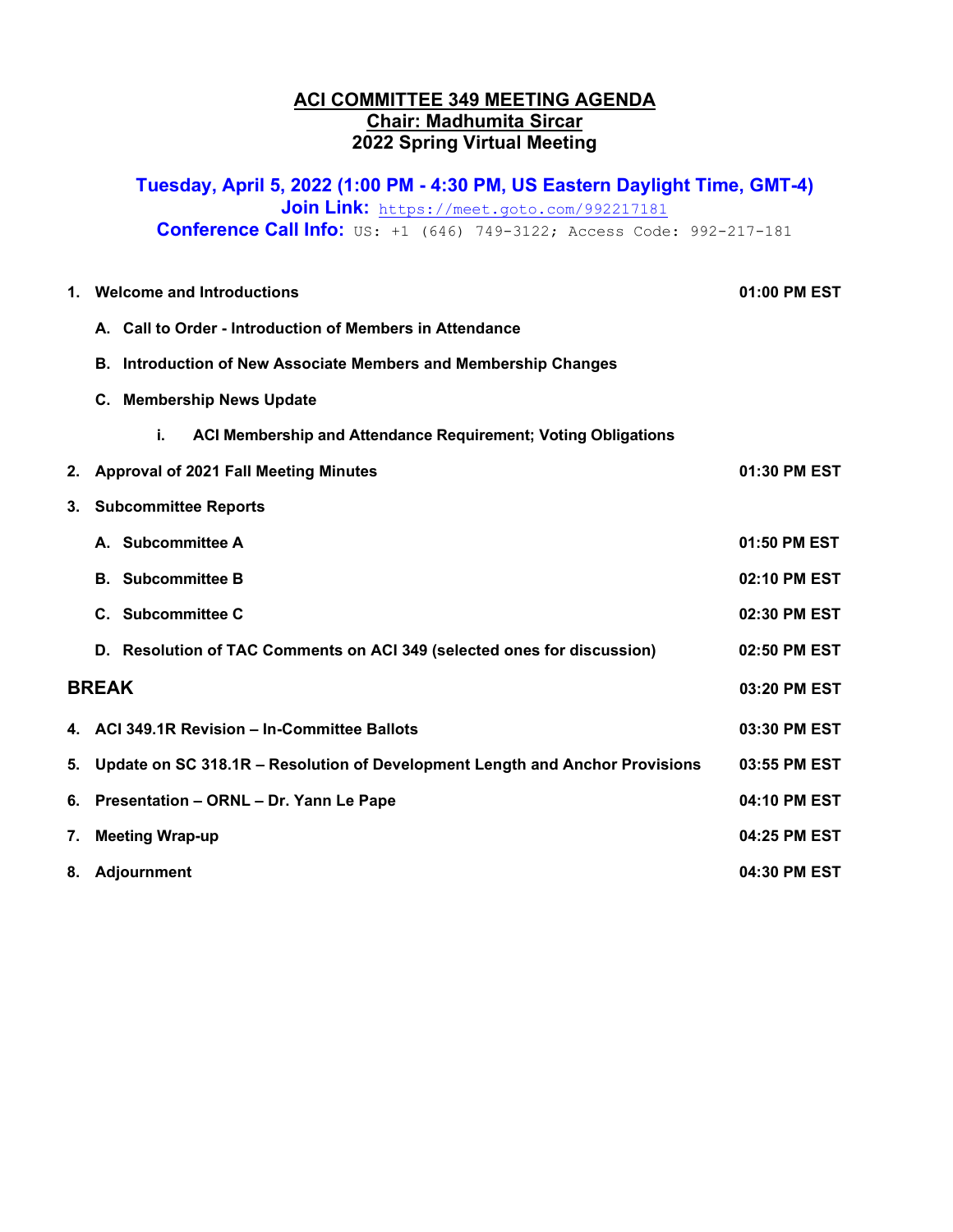## **ACI 349 Subcommittee A (Materials): Lisa Anderson & Subcommittee B (Design): Amit Varma 2022 Spring Virtual Meeting**

**Monday, April 4, 2022 (1:00 PM - 4:30 PM, US Eastern Daylight Time, GMT-4) Join Link:** <https://meet.goto.com/931723749>

**Conference Call Info:** US: +1 (646) 749-3122; Access Code: 931-723-749

|              | 1. Call to Order – Introductions of All Attendees                          | 01:00 PM EST |
|--------------|----------------------------------------------------------------------------|--------------|
|              | 2. Approval of 2021 Fall Meeting Minutes                                   | 01:05 PM EST |
|              | 3. ACI 349.1R Status and Resolution of Negatives - Saahas Bhardwaj         | 01:10 PM EST |
|              | 4. Recap of New Business Items Assigned to Subcommittee A – Lisa Anderson  | 02:10 PM EST |
|              | 5. The Future of Nuclear Concrete – Bechtel – Dr. Javeed Munshi            | 02:20 PM EST |
|              | 6. Recent Accomplishments in ASR and Irradiation - ORNL - Dr. Yann Le Pape | 02:35 PM EST |
| <b>BREAK</b> |                                                                            |              |
|              | 7. Update on Subcommittee B Task Groups - Amit Varma                       | 03:10 PM EST |
|              | 8. TAC comments - Adeola Adediran                                          | 03:40 PM EST |
|              | 9. Miscellaneous New Business Items- Andrew Whittaker                      | 04:10 PM EST |
|              | 10. Meeting Wrap-up                                                        | 04:25 PM EST |
|              | 11. Adjournment of Meeting                                                 | 04:30 PM EST |